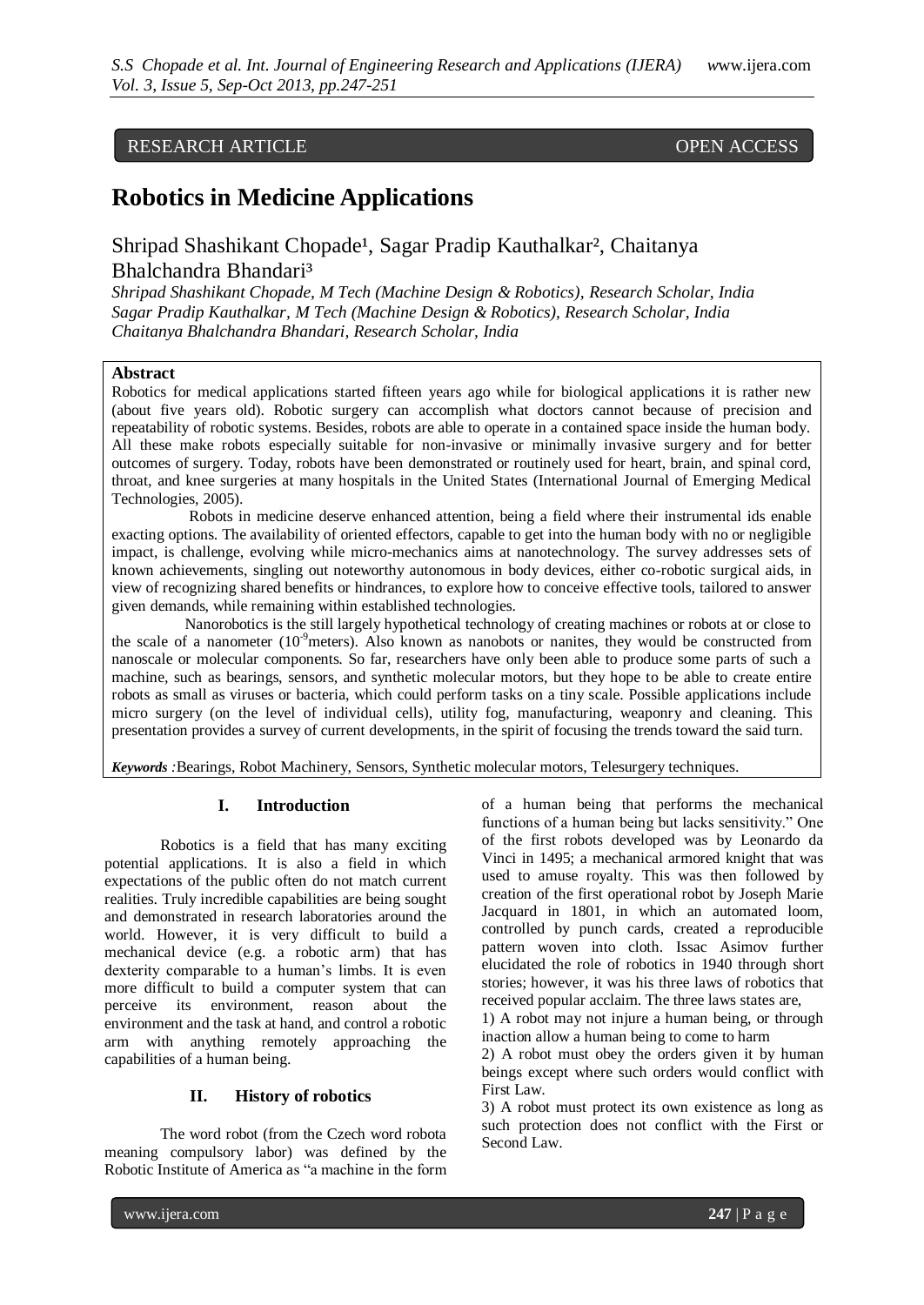## **III. Applications in Medicine**

Robots are filling an increasingly important role of enhancing patient safety in the hurried pace of clinics and hospitals where attention to details and where reliability are essential. In recent years, robots are moving closer to patient care, compared with their previous role as providing services in the infrastructure of medicine. Examples of past use are in repetitive activities of cleaning floors and washing equipment and carrying hot meals to patients" bedside. What is new is finding them in clinical laboratories identifying and measuring blood and other specimen for testing, and in pharmacies counting pills and delivering them to nurses on 'med-surg-units' or ICU"s. Or bringing banked blood from the laboratory to the ED, surgery or ICU for transfusions. Robots are being used as very accurate 'go-fors'!

An early active robot, "*Robodoc*" was designed to mill perfectly round lumens in the shafts of fractured bones, to improve the bonding of metal replacements such as for femur heads and knee joints. The future of this system remains uncertain because of questions about the ultimate beneficial outcomes.

The reasons behind the interest in the adoption of medical robots are multitudinous. Robots provide industry with something that is, to them, more valuable than even the most dedicated and hardworking employee - namely speed, accuracy, repeatability, reliability and cost-efficiency. A robotic aid, for example, one that holds a viewing instrument for a surgeon, will not become fatigued, for however long it is used. It will position the instrument accurately with no tremor and it will be able to perform just as well on the  $100<sup>th</sup>$  occasion as it did on the first.

# **IV. Robotic surgery**

Robotic surgery is the process whereby a robot actually carries out a surgical procedure under the control of nothing other than its computer program. Although a surgeon almost certainly will be involved in the planning of the procedure to be performed and will also observe the implementation of that plan, the execution of the plan will not be accomplished by them - but by the robot.

In order to look at the different issues involved in the robotic fulfillment of an operation, the separate sections of a typical robotic surgery (although robotic surgery is far from typical) are explained below. Surgical planning

Surgical planning consists of three main parts. These are imaging the patient, creating a satisfactory three-dimensional (3D) model of the imaging data, and planning/rehearsing the operation. The imaging of the patient may be accomplished via

various means. The main method is that of computer tomography (CT). CT is the process whereby a stack Of cross-sectional views of the patient are taken using magnetic-resonance-imaging or x-ray methods. This kind of imaging is necessary for all types of operative procedure and, as such, does not differ from traditional surgical techniques.



**Fig 1: A patient having a brain scan**

This two-dimensional (2D) data must then be converted into a 3D model of the patient (or, more usually, of the area of interest). The reasons for this transformation are twofold. Firstly, the 2D data, by its very nature, is lacking in information. The patient is, obviously, a 3D object and as such, occupies a spatial volume. Secondly, it is more accurate and intuitive for a surgeon, when planning a procedure, to view the data in the form that it actually exists. It should be noted, however, that the speed of said hardware is increasing all the time and the price will decrease too, as the technology involved becomes more commonplace. This means that the process will be more cost-efficient and increasingly routine in the future.

The third phase of the planning is the actual development of the plan itself. This involves determining the movements and forces of the robot in a process called "path planning" - literally planning the paths that the robot will follow.



**Fig 2:****A surgery simulation to aid planning**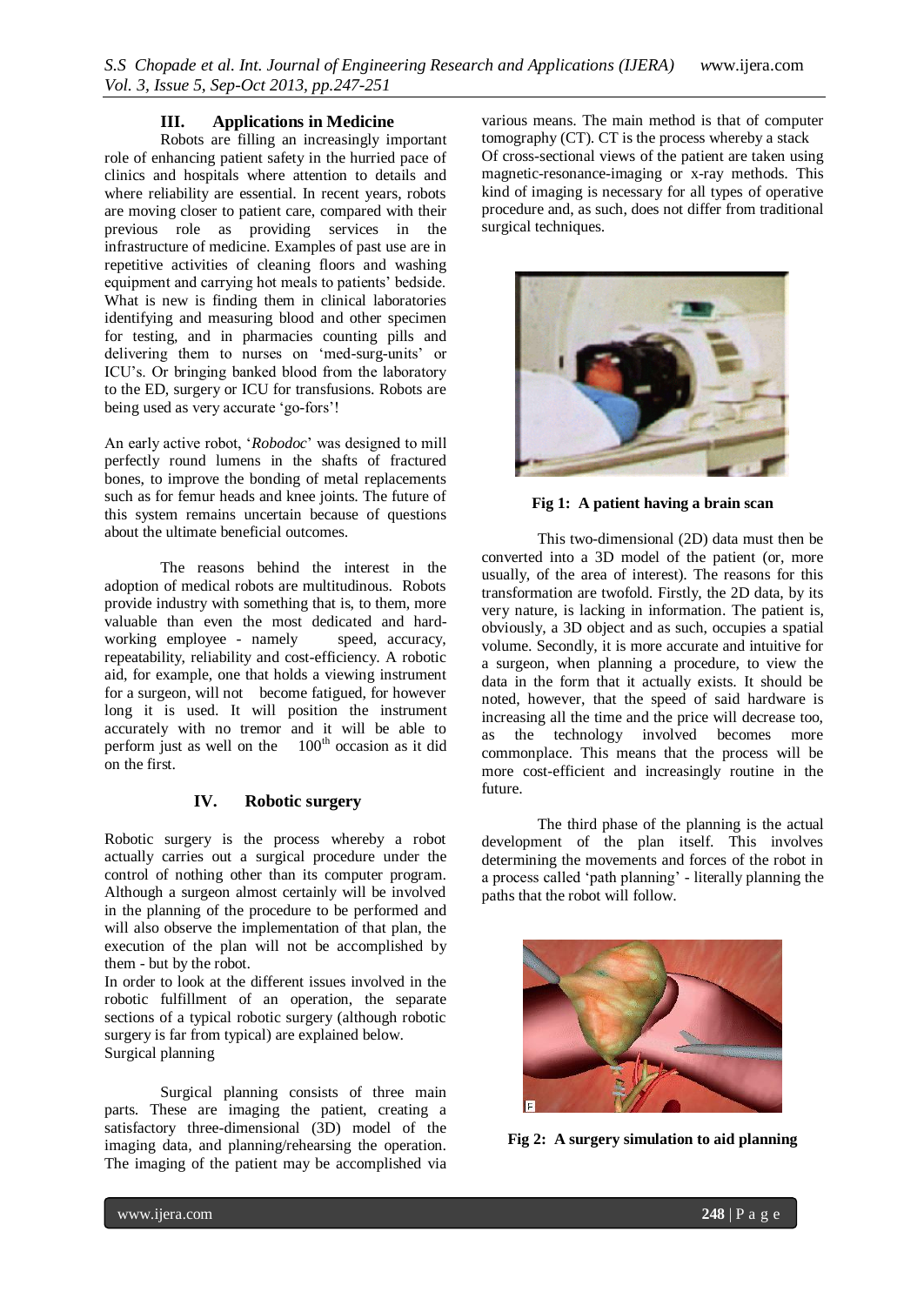It is here that the 3D patient model comes into play, as it is where all the measurements and paths are taken from. This emphasizes the importance of the accuracy of the model, as any errors will be interpreted as absolute fact by the surgeons (and hence the robot) in their determination of the plan.

# **V. Registration of robot to patient**

.

The registration of the robot and the patient is the correlation of the robot's data about the patient with the actual patient, in terms of positioning. There are two important stages in the registration procedure fixation of the patient and the robot, and intra-surgical registration itself. Fixation is an essential ingredient of a successful robotic operation. Robots act upon preprogrammed paths , these programs are much more complex if they must take into account the fact that the patient"s position may be different to the inputted data and, in fact, continually changing. For this reason it is imperative that the robot can act in, at least, a semi-ordered environment.

Fixation of the patient that is fixing the patient in position (i.e. on the operating table), is achieved through strapping and clamping of the areas pertinent to the surgery. This is common in traditional surgery, too. For example, the head is fixed in position during neurosurgery through the application of a headfixation device known as a "stereo tactic unit". Fixation of the robot is achieved through analogous methods.



**Fig 3: Patient held in fixed position for neurosurgery**

The intra-surgical registration itself is the process of establishing a common reference frame between the pre-surgical data (3D model and associated surgical plan) and the corresponding patient anatomy. There are two primary techniques of achieving this common frame of reference.

The first, and most usual, method is to attach fiducial to the underlying patient structures preoperatively. These fiducial are then sensed, and compared to the pre-operative data, to precisely align the two data sets. Furthermore, these fiducial are invasive and cause added trauma to the patient in sites physically far from the primary field of surgical focus.

The alternative to fiducially-based registration is that of "surface- based" registration. This technique uses surfaces that are intrinsic to the data itself. The benefit of this method is that it does not require the use of expensive and traumatically invasive markers. The illustration of the implementation of this concept is shown below. On the Left (a) is a brain with extracted curves shown in red. On the right (b) is the final 3D model gained from these curves:



**(a) Extracted curves (red) (b) Model produced from curves**

# **Fig 4: Curves**

The success of surface-registration is highly dependent upon the realism and accuracy of the 3D models gained pre-operatively and upon the sensing accuracy of intra-surgical data acquisition. Geometric surface model validation is complicated since errors can be introduced at several stages of model creation: during imaging, "segmentation" and surface creation. Prior to the emergence of surface-based techniques for surgery, 3D modeling medical data has been primarily used as a teaching aid in the study of anatomy (e.g. VOXEL-MAN). These models have very different accuracy requirements to those used for surface-based registration.

# **VI. Execution of robotic procedure**

Once all of the preparation is complete, it is time to pass control to the robot for the actual implementation of the surgery. The robots used for automated surgery tend, at the present time, to be adapted industrial robots; for example, the PUMA robot arm having brought up the fact that the surgeon is reliant upon the engineering behind the tools that they are using, it is clear that companies would not wish to risk possible legal proceedings should one of their products fail. Once the robotic procedure is initiated, sensors collect real-time data from the operating site and pass this to a display, via which the surgeon observes the operation.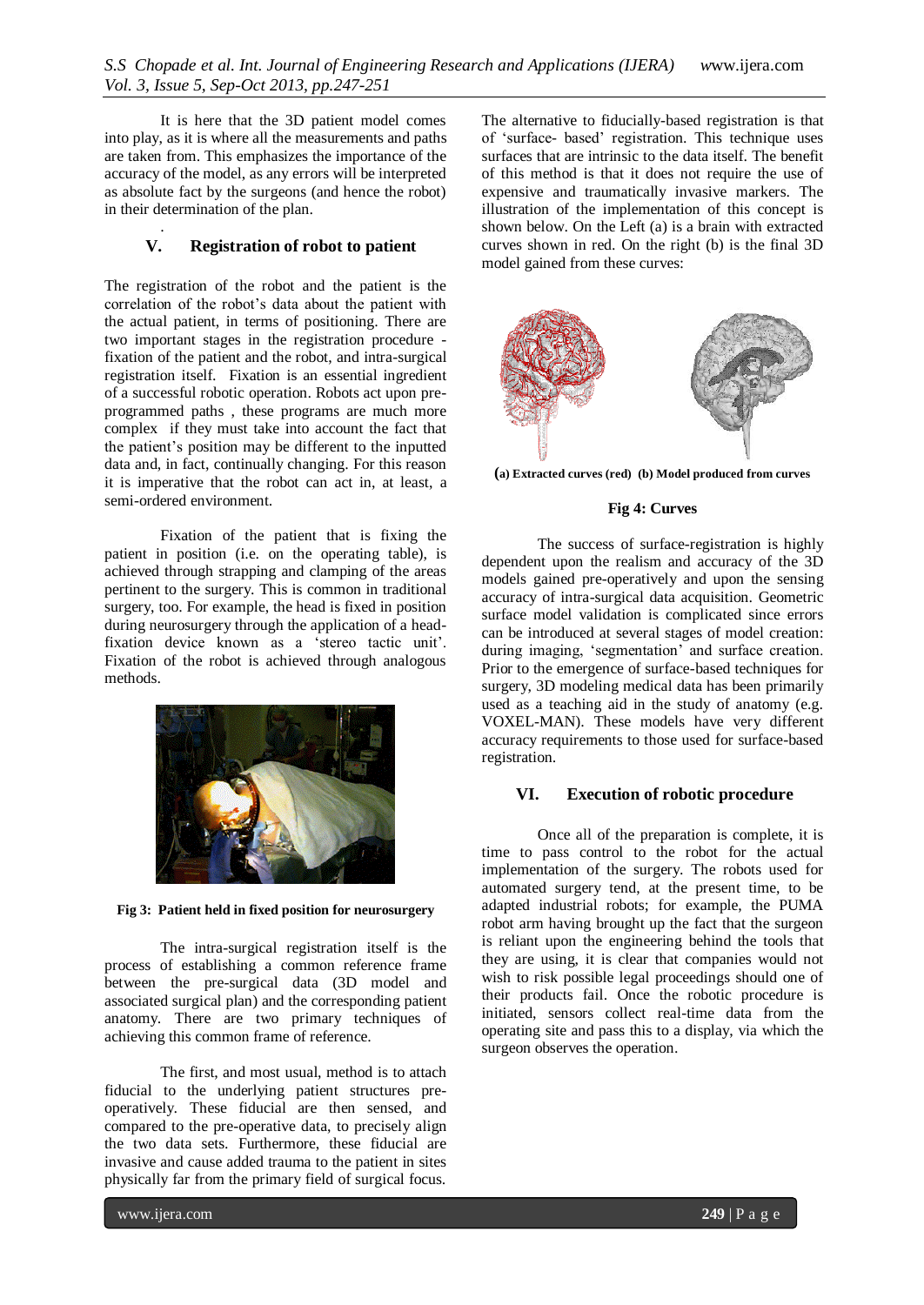



#### **VII. Robots in Telesurgery**

While, in robotic surgery, the robot is given some initial data information and allowed to proceed on its own, there are some other applications of robotics in surgery where the robot is actually guided by a human throughout the process. The actions of the robot are not predetermined, but rather controlled in real-time by the surgeon. The remote location can be as far away as the other side of the world, or as near as the next room. Since there is distance separating the surgeon and the patient, it is evident that the surgeon cannot operate using his own hands. A robot, local to the patient, becomes the surgeon"s hands, while an intricate interface conveys the robot"s senses to the surgeon (making use of while an intricate interface conveys the robot"s senses to the surgeon (making use of visual, aural, force and tactile feedback).



**Fig 6:****Surgeon in Telesurgery console**

In the sense that the robot is the one performing the surgery, telesurgery is a part of robotic surgery. Furthermore, as in robotic surgery, the patient

BRW reference systemS usually imaged before the operation starts and the information sent to the surgeon. In telesurgery the *patien* cannot rely on anything but the sensor data, which is transmitted from the remote location. The sensor data, therefore, must be absolutely correct. For this purpose, a host of different schemes are used.

> Telesurgery is mainly used as a form of minimally invasive surgery. In traditional surgery, the physical hand size has always been a limiting factor  $\overline{\text{wper}}$  it comes to delicate surgery in hard-to-reach places. Since the robot can theoretically be as small as is desired, it can enter through a small opening, navigate through the body and finally reach and operate in places that would otherwise be inaccessible without a large incision made specifically to facilitate entry. Recent experiments even involve the robot being inserted through a small puncture in the thigh and guided all the way to the brain through blood vessels as narrow as 1.5mm in diameter.



#### **Fig 7:****Endoscopy using telesurgery techniques Over the next ten years, breakthroughs in nanotechnology may help us build better and smaller machines.**

A nanometer is just one-millionth of a millimetre in length and nanotechnology involves studying and working with materials on an ultra-small scale. Using nanotechnology, scientists have created tiny walking nanobot, using only the building blocks of life: DNA.



**Fig 8: DNA**

The microscopic walker, which is only 10 nanometers long, uses its legs to move along a footpath. Nanotechnology could also lead to a range